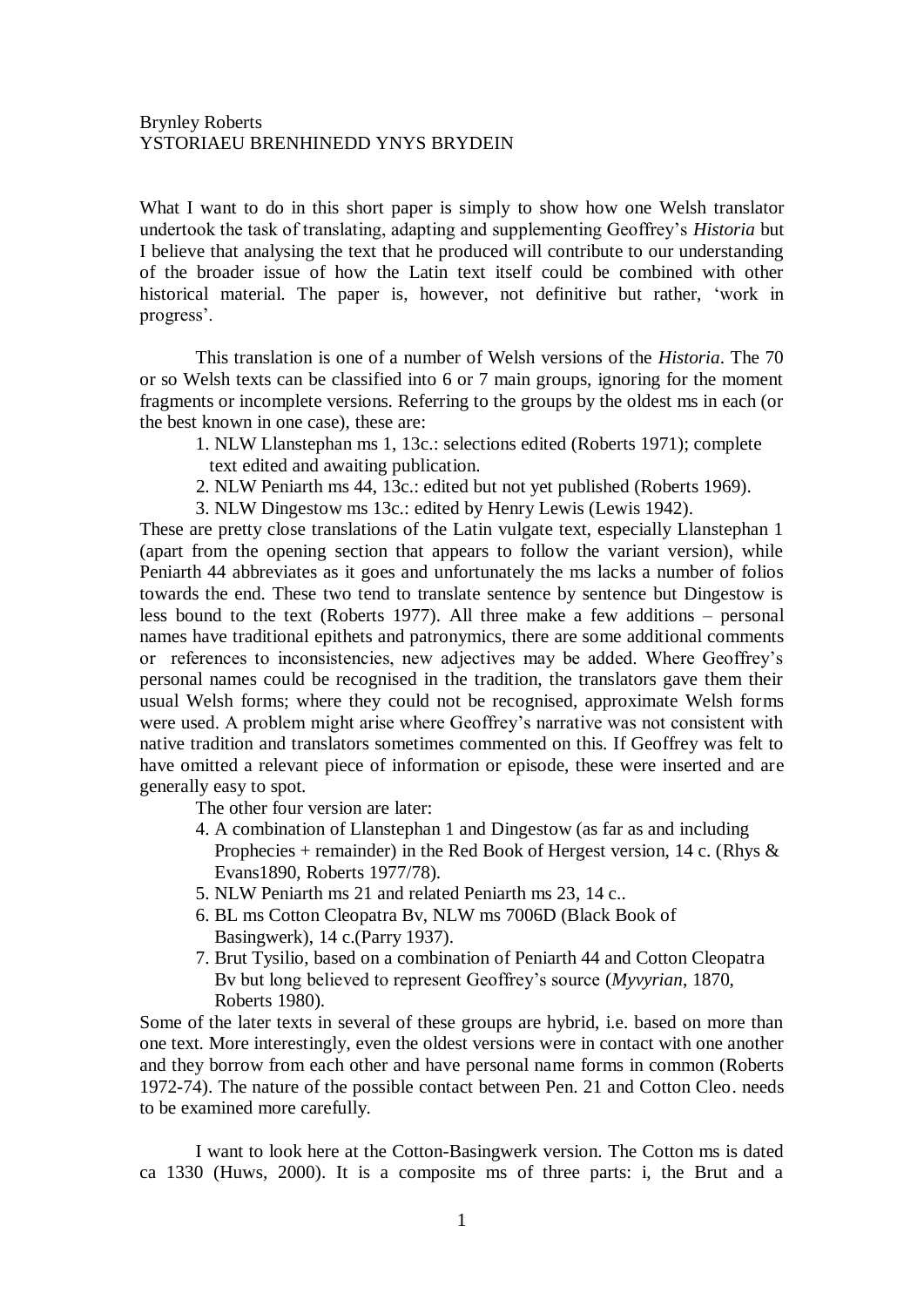continuation entitled *Brenhinedd y Saeson*, "the kings of the English" (BS); ii, a law text; iii, *Ystoria Dared* (Dares Phrygius in Welsh). The Book of Basingwerk was written in the 15 c. (Huws, 2000) by two scribes, the second of which was the poet, scribe, herald, historian Gutun Owain (fl. second half 15 c.) . The Basingwerk texts appear to be derived from the same exemplar as the Cotton but include an edited form of the Cotton *Ystoria Dared* in its correct place as a prelude to the Historia/Brut. The first scribe copied *Dared* and part of the Brut as far as col. 88 (§ 53.363) and his work was continued by Gutun Owain who completed the Brut and BS. It is virtually certain that both the Cotton ms and the Basingwerk ms were written at the Cistercian abbey of Valle Crucis (Glyn y Groes), near Llangollen, Denighshire, and also that a text of *Brut y Tywysogion*, 'the chronicle of the princes of Wales', a continuation of the *Historia* was transcribed here in the 14 c. (Jones 1952, Jones 1971, Charles-Edwards 1994). Pen. 44 and Llan.1 belong here in the 13 c. Valle Crucis is central to the textual history of the bruts in Welsh.

The Cotton-Basingwerk text begins *Y llyvyr hvnn a elwir y brut nyt amgen noc ystoriaev brenhined ynys brydeyn ac ev henwev or kyntaf hyt y diwethaf* ("This book is called the brut namely the histories of the kings of the island of Britain and their names from the first to the last'). It is unusual for Welsh texts to have a title in the mss and since this is not simply a translation but a compiled version – a composition, as we shall see – it seems appropriate to refer to it under this title, *Ystoriaeu Brehinedd Ynys Brydein.*

*Ystoriaeu* is a new translation of the *Historia* – the actual title suggests as much – and this was done by the same person that translated BS as is suggested by a number of lexical items and collocations that they have in common. At the moment I cannot share Parry"s belief that *Ystoriaeu* is the work of two different redactors but I need to look again.

*Ystoriaeu Brenhinedd Ynys Brydein* is a condensed translation of Geoffrey"s *Historia*  which nevertheless contains a number of elements additional to the usual vulgate text. It follows the narrative of HRB closely and refers to the same persons, though the personal names are often in a Welsh guise, either in their traditional form or an adopted one. It includes Myrddin"s Prophecy before Gortheyrn (Vortigern) and, unlike the other Welsh versions of HRB, it also translates the dedication (to Robert of Gloucester in this case). *Ystoriaeu* omits most of Geoffrey's authorial comments, e.g. §§ 62, 70, 91, 177, 186, but retains some of those that reflect his themes of British history as divine retribution and social degeneration. The narrative is abbreviated skilfully – by changing speeches and letters to reportage (or the alternation of direct and indirect speech), by reducing their content, or simply by omitting them completely. The translator's intention is made clear in his version of Avarwy"s (Androgeus"s) letter to Caesar, § 61, p.76, which does not repeat the account of the quarrel between the boys, as in HRB, but merely notes, *ac ef a rodet yn y llythyr y daruot val y buassei oll* ("and he gave in the letter the contention as it had all been"). Some letters and speeches are translated more fully, e.g. §§ 55 (p.72, unlike Caesar's speech that precedes Caswallon"s letter), 118 (pp.138-9), 125 (p.142), 133 (pp.148-9), 141 (p.156), 191 (pp. 203- 4), 195 (pp.207-8, following a summary of Selyf"s (Solomon"s) speech on the same theme), and the series of battle speeches in §§ 158, 159, 160, 161 (pp. 173-5), 169, 170 (pp.184-5). The more fully translated ones tend to be those that are Geoffrey"s summaries of his British history and its underlying themes. Descriptions of battles, strategies and personal conflict are generally not as extended as in the Latin and they contain fewer details, though at p. 73 the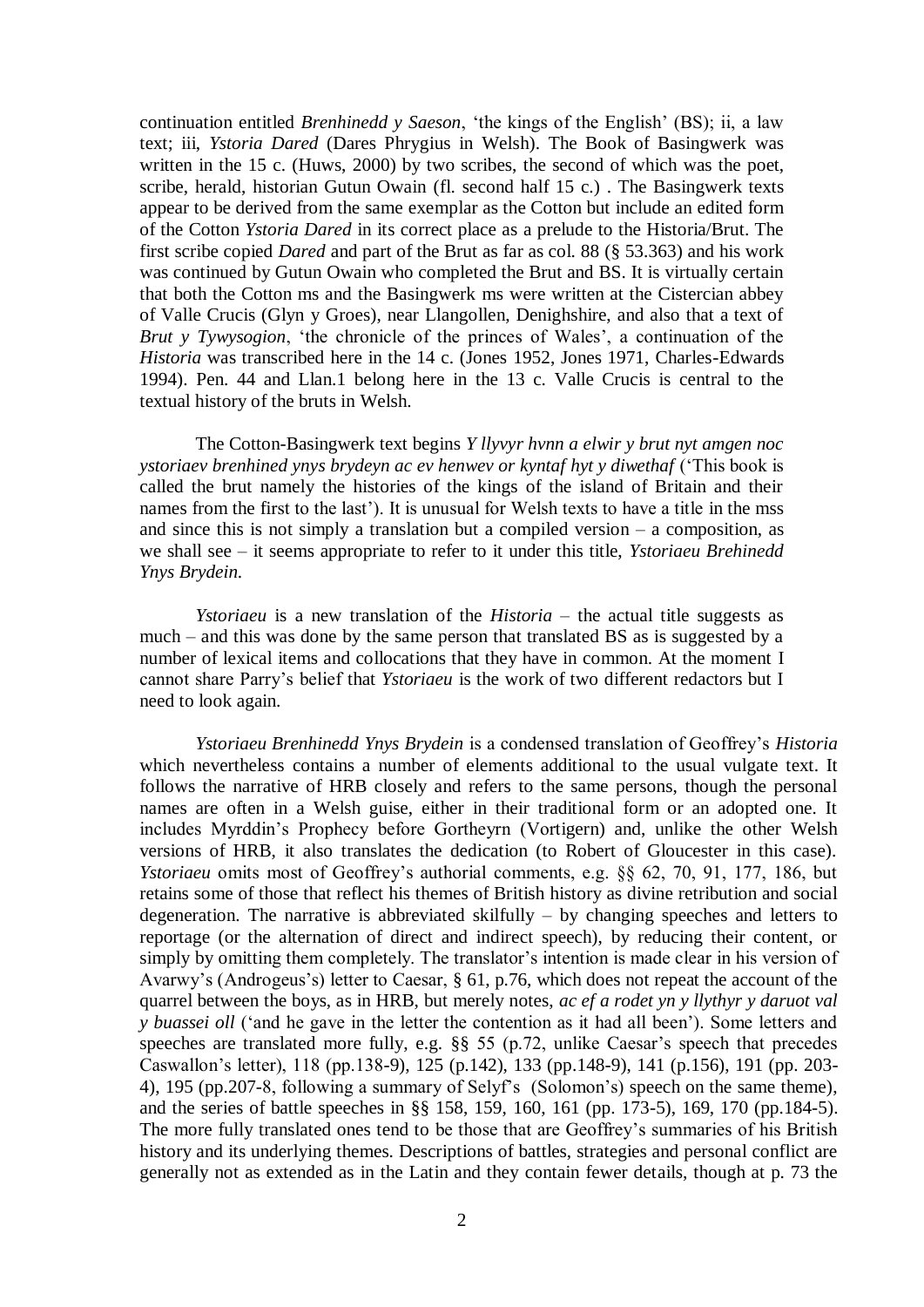translator/compiler adds the comment, *Ac yna y llas gwyr Ruvein canmwiaf val y gellit kerdet ar y calanned heb ssenghi ar y daear deng hyt tir ar ugeint* ("And then the Romans were for the most part killed with the result that one could walk on the corpses without treading on the ground for 30 measure of land")*.* At p.180 he reports Gaius"s taunt to the Britons, *y mae hwy llawer vyd auch tavodeu hwi noc auch gledyfeu* ("your tongues are much longer than your swards")*,* words that other texts also use to render *qui dicebat Britones magis iactantis atque minis habundare quam audatia et probitate ualere* (§166). Condensing the historical narrative, omitting details and abbreviating the context and content of speeches produce a free-flowing narration, e.g. the departure from Greece and the voyage to Britain, the final chapters pp. 214-7, §§ 201-7, but also a more informal narrative style. The translator has a natural feel for story-telling and speeches may be recast not only as reportage but as conversations, and episodes are condensed but also personalised or dramatised, e.g. the tragedy of Llyr (Leir) and his daughters (pp. 31-40, § 31), the story of Gortheyrn (Vortigern) (pp. 108-13, §§ 95-100), the arrival of Maxen (pp. 98-100, §§ 81-83)..The translator writes in an established, straight-forward prose style but he has an ear for traditional Welsh prose rhetoric in his use of collocations, 42, 181, 60, 65, 165, 166, multiple, and sometimes compounded, adjectives, e.g in describing the English, p.139 p.155, p. 203, and other "villains", p.45, in setting out the virtues of some heroes, pp.10, 49, 140, 154, 156, 174, and in describing combats pp.106, 154,157,179, 192.

 *Ystoriaeu* frequently adds information, comments or narrative details that enhance the quality of the account or serve to ground events more securely by giving naturalistic explanations or reasons for actions or events. The translator sometimes attempts to combine the *Historia* narrative with elements from Welsh tradition, written sources or less specific ones, relating, so he believed, to the same person, episode or period. The most extensive of these is the story of Lludd and his brother Llefelis which has already been inserted into the Llan. 1 text and which would take its place in all subsequent versions (Roberts 1975). There are other less extended or obvious changes where the text has been adapted to conform to the preferred Welsh tradition, e.g. the figure of Coel"s daughter Elen who becomes the traditional Elen Luyddawg and also St Helena and her legend of the Invention of the Cross (p. 94, §78), the death of Maelgwn Gwynedd (p. 195, §183), the massacre of the monks of Bangor (pp. 199-201, §§ 188-9. The change in tone from a quasi-historical narrative to a naturalistic personalised composition is well marked in the account of the discovery of Myrddin (Merlin) in Caerfyrddin and the subsequent building of Gortheyrn"s fortress (p. 120-4, §§ 106-8) with the mother"s anguished cry, "Oh Lord", she said, "kill me but don"t kill my son". The episode is, however, of particular interest as it reveals the translator/compiler at work drawing his material from different sources: from Welsh texts like *Cyfranc Lludd a Llefelys* for details of the dragons" incarceration and the location of the fortress at Dinas Emrys, and from *Breiddwyt Maxen Wledig* for the onomastic explanation of Caerfyrddin (and the location of Maxen"s legend at Caernarfon, p.100, and other details relating to Maxen elsewhere in the text); the boy"s name is the traditional "an ab y lleian" and he receives his name from his discovery at Caerfyrddin; Gortheyrn is advised not by honest but mistaken magicians (*magi*) but by scheming, self-serving chief poets. Myrddin was conceived upon a nun by an incubus, a species of demon given a different, and more theological, origin than the classical one given by Geoffrey; the description of the as yet unseen pool, the draining of the water and the dialogue all make this an absorbing episode. The compiler has cast his net wide but draws as well on his own literary experience.

He is concerned to underline the Welsh dimension of the *Historia* but he is also aware of the wider context and inserts material from non-Welsh sources. He inserts, and thus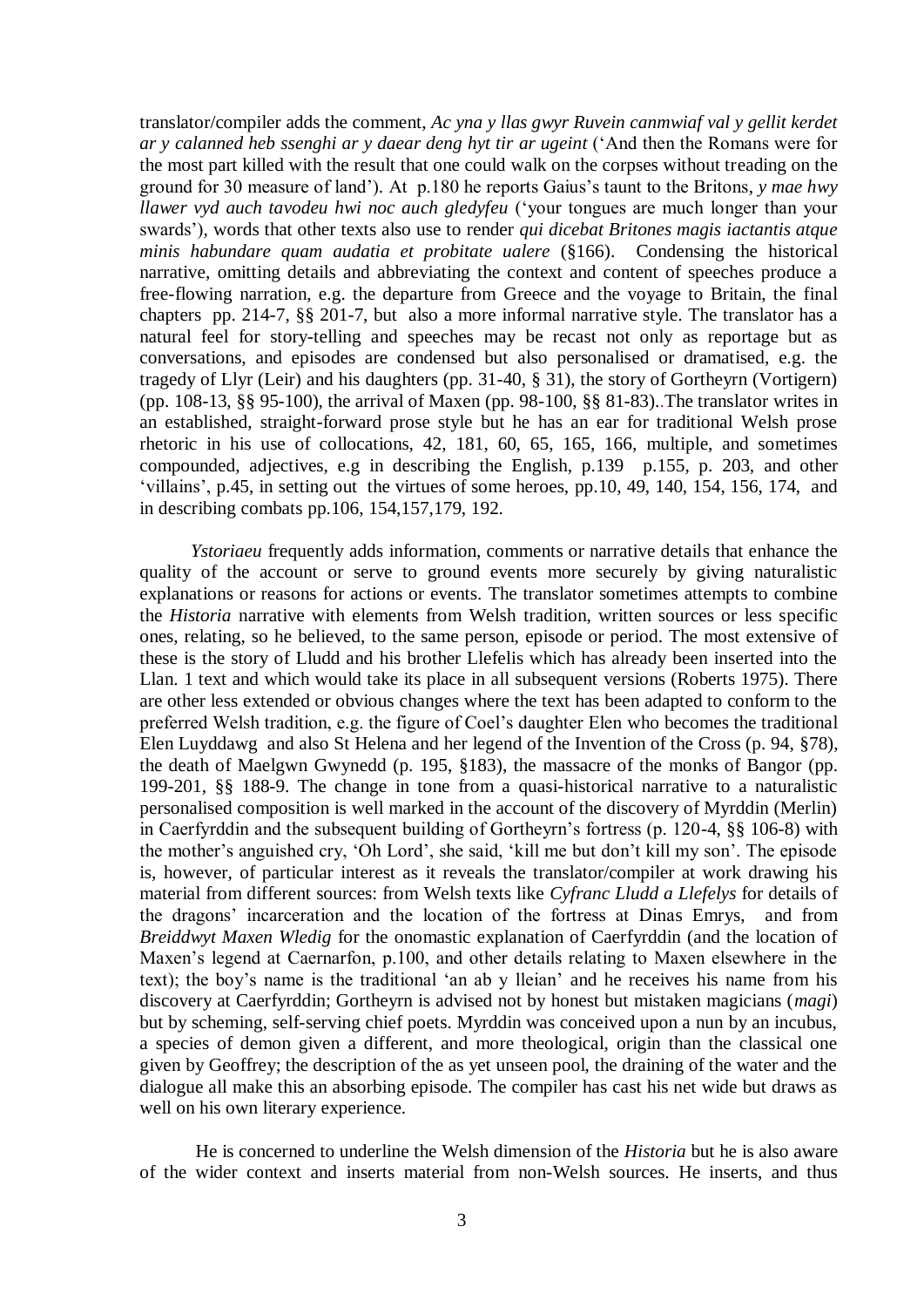implicitly contradicts Geoffrey, a translation of the prophecies of the eagle of Shaftsbury that Geoffrey refers to but rejects (§ 29). He includes the miraculous episodes associated with the mission of St Augustine to the English – the incendiary birds of Cirencester, the fish-tailed men of Dorchester and the well at "Cernel" in Kent, the explanation of the county names Wessex, Essex, Sussex as being memorials of the night of the long knives, the effect of the speech announcing the departure of the Romans, all of which can be paralleled in Wace (rather than Laymon) but the correspondence is never close enough to be regarded as a translation but rather as a recollection; *Ystoriaeu* does not follow the sequence of events in Wace exactly. The opening section describing the arrival of Aeneas and his followers in Italy and the account of his descendants, including the two Silvii, echoes Wace but is more developed as a narrative. Wace alone has two Silvii (Weiss 2002 ) but whether the Welsh text follows another related source or is the work of the compiler is unclear. He is familiar with learned and religious popular tradition, like the legend of archdeacon Theophilus, or the phenomena in Rome the night of Christ"s birth. He reveals his chronicler"s background more specifically at other times, e.g. he dates regnal years as X years after the Flood, he inserts a chronology of central events in the life of Christ and he also has other synchronisms not found in Geoffrey. More classical in origin are the names of the seven early Greek philosophers, teachers and pupils, from Anaximander to Aristotle (the list is known elsewhere though the names do not always match). These additions are not unique to the Welsh text but it has proved difficult, as yet, to find close comparisons. But it is worth noting here that the compiler has taken care to ensure that all these additions are inserted at what he believes is the appropriate historical time; his attitude is consistently that of a chronicler.

At the close of the Arthurian section the translator, who had already translated Geoffrey"s claim that Arthur had been borne to "ynys Avallach" to be healed of his mortal wounds (§ 178), inserts the Latin verses on Arthur's presumed grave at Glastonbury. It is difficult to read these lines in the Cotton ms and Gutun Owain left a space for them in the Book of Basingwerk. The epitaph was apparently unclear in the exemplar. The Latin verses are first recorded about 1236 and then more fully by Adam of Domerham towards the end of the 13c. Cotton Cleopatra Bv, about 1330, is therefore among the earliest witnesses. Whatever the lines of communication with Glastonbury or with Adam's chronicle may have been, Valle Crucis was in touch with recent developments in Arthurian matters. The translator follows the *Hic jacet* verses with a comment *Ac ny dywat yr ystoria hyspyssach am angheu Arthur no hynny* ("And the *Historia* says nothing more explicit than that about Arthur's death', p.193). There is a very similar sentence at this point in the Dingestow text and the reference to uncertainty is not unexpected. Wace has a similar comment but in his case its purpose is to refute any belief in the return of the king.

The translator/compiler of *Ystoriaeu* had at his disposal a good library of historical works in Welsh and Latin (as did Gutun Owain in the 15 c.) but equally significant was his own comprehensive grasp of contemporary culture and his historian"s attitude. What remains unresolved is whether the additions to the *Historia* are the work of the translator or whether some, at least, were in his source. I have not found a copy of the *Historia* that has these non-Welsh features. A hint of how *Ystoriaeu* was compiled may be given by a comparison of this version and the Brut Tysilio, but for the moment it is enough to observe the range of historical texts and learning used by this 14 c. translator/compiler at Valle Crucis and to note that this activity follows on from the translating of Geoffrey here in the previous century and would be continued here by creative compiler scribes in the 15 c. In the history of the Welsh texts of Geoffrey of Monmouth and in the development of medieval Welsh historiography Valle Crucis abbey played a crucial role.